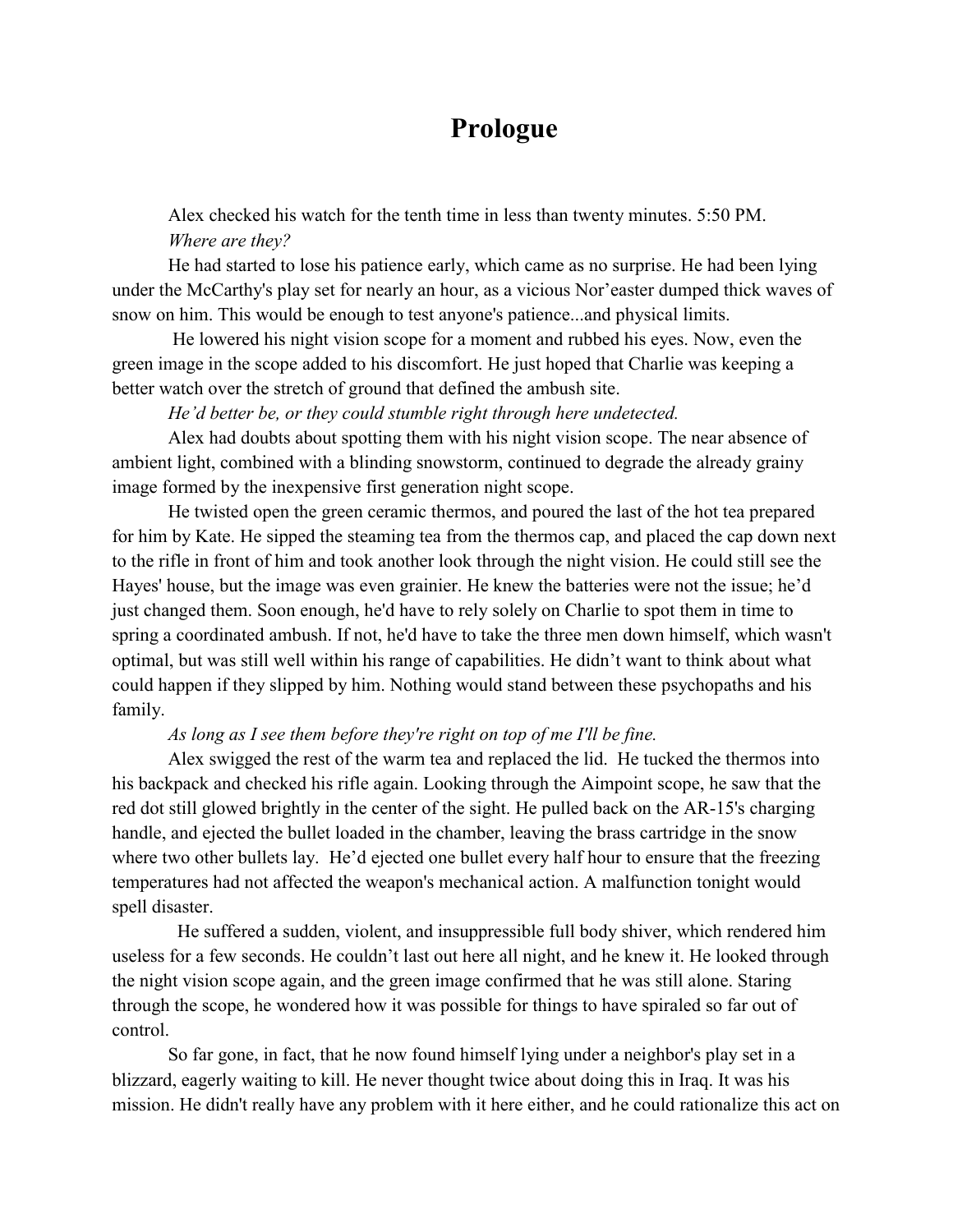several levels. He had to do it: for the good of the neighborhood, and probably society in general; but most importantly...for the immediate safety of his family.

And in the end, that was all that really counted for Alex.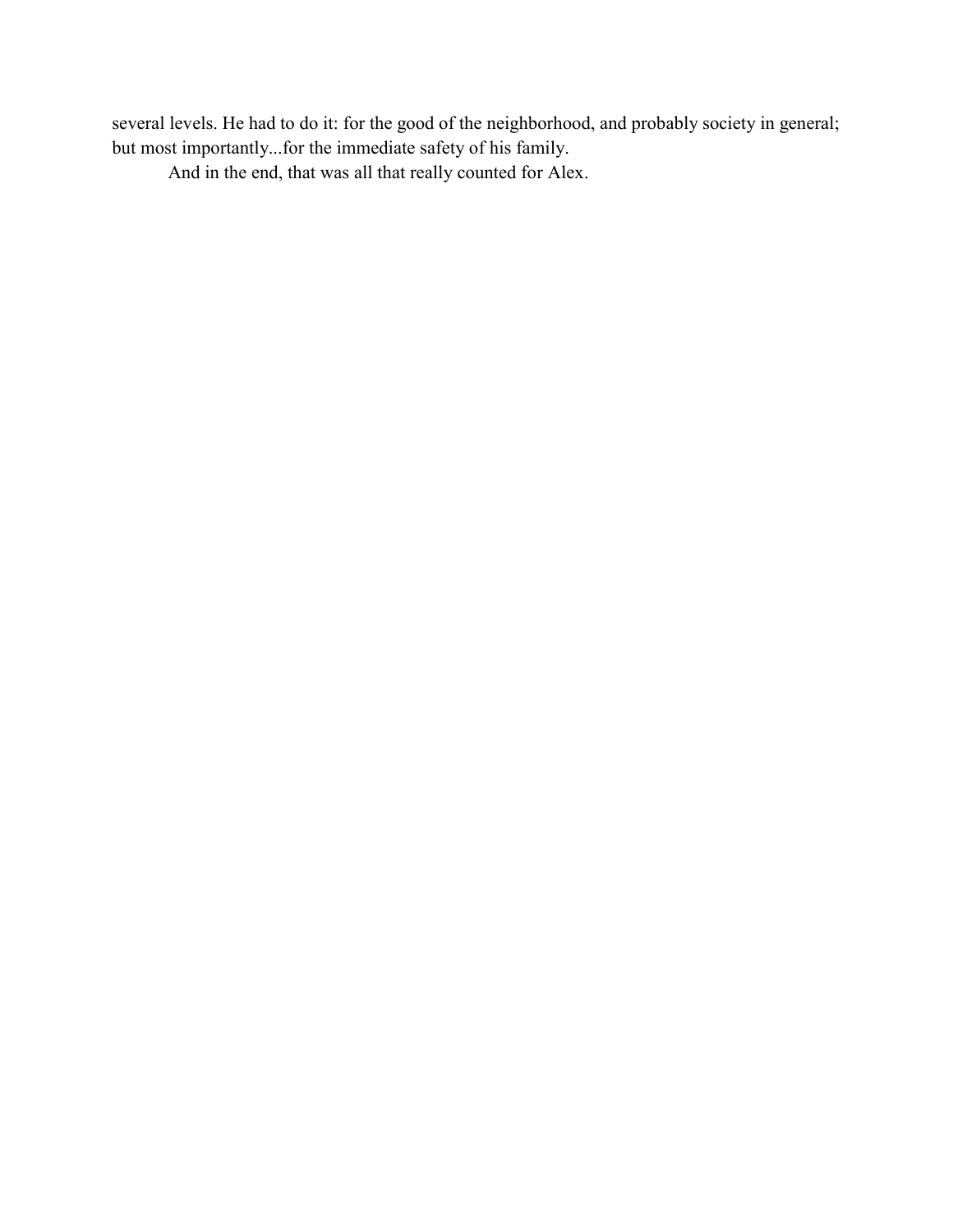**Arrival**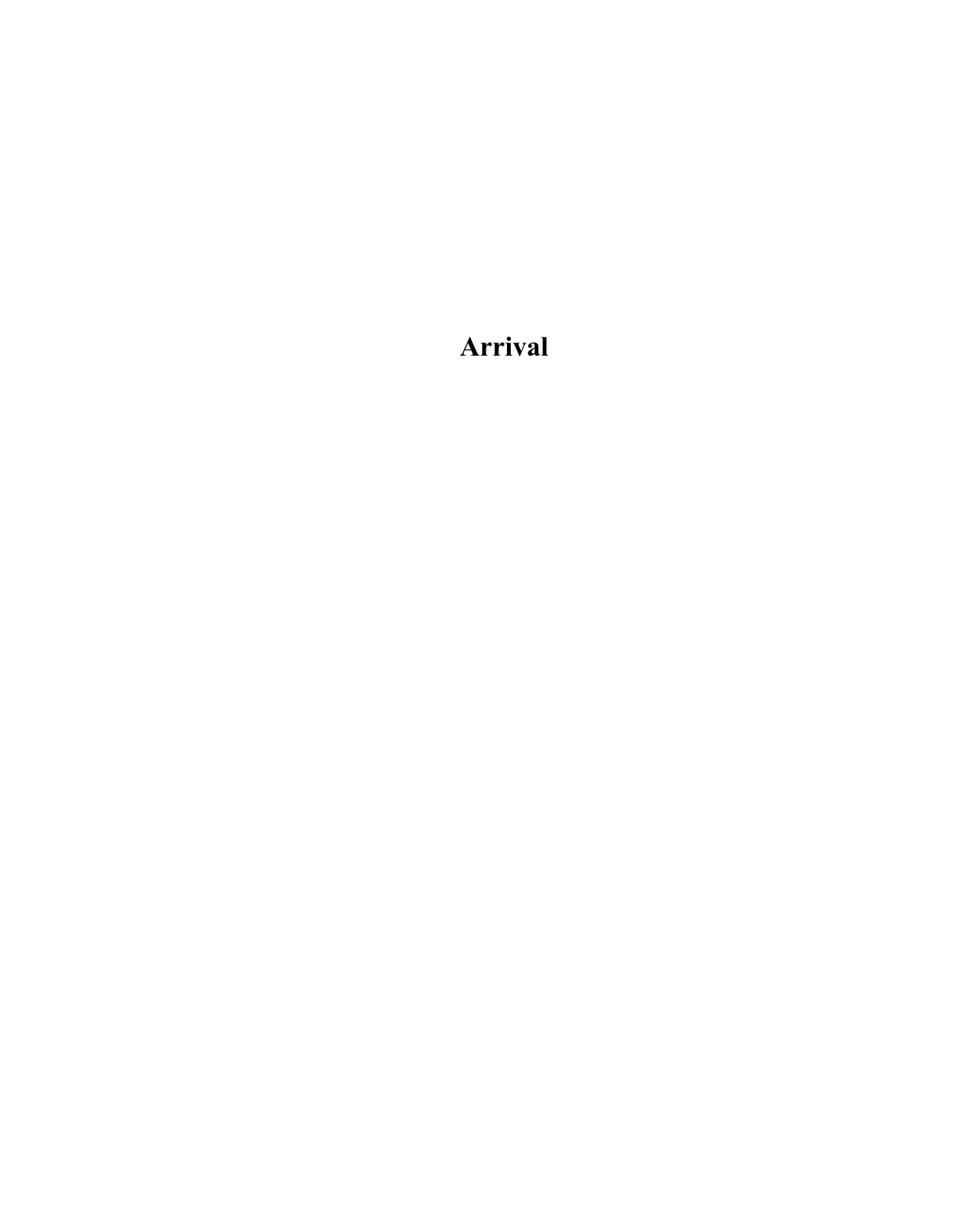# **Chapter One**

## **Friday, November 2, 2013**

Alex was jarred awake by a loud pulsing vibration*.* He squinted in the darkness, and labored to turn his head toward the source of the persistent buzzing sound.

*Shit, my iPhone.* 

The phone's display illuminated a half empty glass of water on the nightstand. He watched, still helpless as the phone moved closer to the edge with each vibration. Breaking through the murk of a broken sleep cycle, he reached for the phone to check the caller ID. *Maine Medical Center.* A jolt of adrenaline shot through his body, and Alex headed out of the bedroom to the hallway.

"Alex Fletcher," he answered in a whisper.

"Oh...Alex. It's Dr. Wright. I thought I'd get your voicemail."

Dr. Wright was the head of the Maine Medical Center's Infectious Disease Department.

"No problem, Dr. Wright. I usually don't keep my phone on the nightstand. Just happened to end up there tonight," he said, closing the door to the master bedroom.

"I'm glad you're awake, Alex. I'm fairly confident we've seen our first cases of the new pandemic flu tonight. Cases started rolling into the ER's early this evening."

"You said 'ER's'. More than one?"

"Yes. Three cases at Maine Med. Two came from Westbrook and one from Falmouth. And one case at Mercy, patient walked over from somewhere in the west end. I also have a confirmed case at Maine General in Augusta, and possible cases at Eastern Maine Med up in Bangor."

"Confirmed as what?"

"Confirmed as nothing I've ever seen before. That's why I think we're dealing with this new virus out of Hong Kong," said Dr. Wright.

"That's more than six cases. How did this pop up here first and not Boston? It doesn't make a lot of sense."

"Boston has been hit with several dozen cases, possibly more."

"What do you mean? I didn't see anything on the news, or on any of the websites. We've been keeping an eye on this," Alex said.

"I don't know what to tell you, but I know for a fact that Boston has been slammed. A friend of mine at Mass General called to tell me to get ready. He said that area hospitals in Boston saw dozens of cases trickle in overnight Wednesday, with more showing up as the day progressed. Several dozen more by the time I talked to him."

"Why didn't the media catch this yet?" he asked.

"Well, between you and me, and I don't have to remind you that this entire conversation never happened-"

"Of course. Absolutely, Dr. Wright," Alex said instantly.

"We have been instructed by the state health department to report all cases directly to them so they can coordinate resources and notify federal health agencies. I assume that direction filtered down from DHS. They also asked us not to notify the media, in order to avoid a panic. I can understand part of that logic, but if you ask me, I think they're trying to keep this under wraps because they're not prepared. Unfortunately, this is the only direction we've received so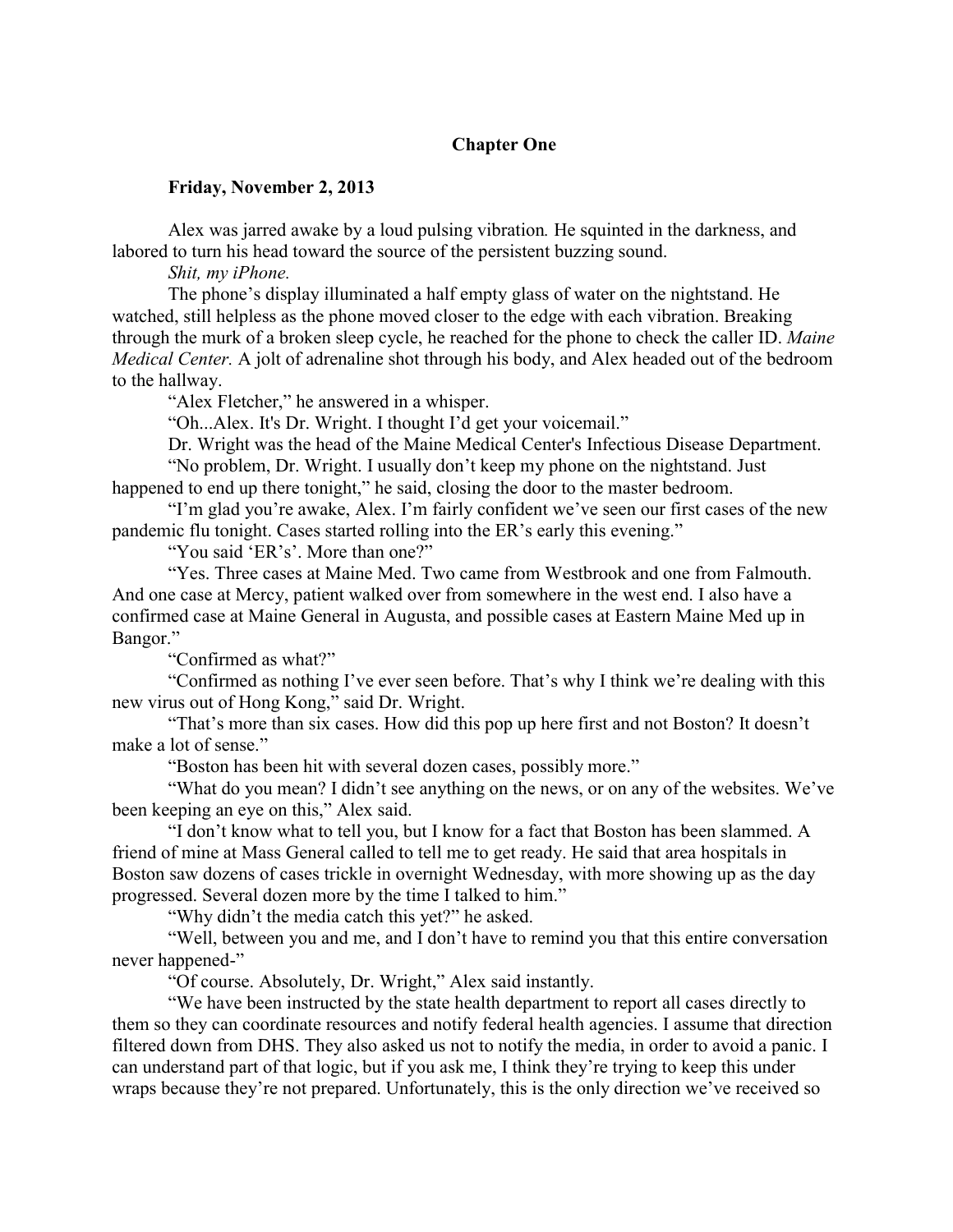far from the state or feds. Or maybe that's a good thing for now. Aside from rushing us more useless avian flu detection kits, nothing else has been done. Alex, I have to let you go. I have a long night ahead of me."

"Sorry to hold you up. Thank you for the call, Dr. Wright. I really appreciate the heads up, seriously. The preliminary case fatality rates in Asia look high."

"Yeah, we're not taking any chances. This is different than the Avian Flu, which was bad enough. It makes the Swine Flu look like a common cold. And thanks for making a trip over here yesterday, especially considering the fact that the state's anti-viral stockpiles will fall under federal control if the flu spirals out of control. Your samples will really come in handy."

"Could you use some more? We've been instructed to keep our distribution of TerraFlu to a minimum, but I have no problem hooking you guys up. Really."

"I'll take whatever you can give me at this point, but I don't want you to get in trouble with Biosphere, Alex."

"I'm not worried about them. What time works for you tomorrow? My schedule is pretty clear, so I can make a trip over any time."

"How about 12:45? I plan to be back from the hospital at that point. My first patient is at one. We could take care of it then," said Dr. Wright.

"Works for me. See you at 12:45. Good luck tonight," Alex said, and waited for a reply, but the line was already dead.

He headed back into the bedroom, and looked over at Kate, who was soundly asleep. He walked over to her and kissed her on the forehead. She barely moved.

He left the bedroom and walked to his home office, activated his computer, and checked the *Boston Globe* and *Boston Herald*. *Still nothing.* 

He checked the International Scientific Pandemic Awareness Collaborative (ISPAC) website, and navigated to their pandemic activity map. The map had changed dramatically since he'd last seen it, and was now interactively linked to Google Earth.

Color coded symbols represented reported flu locations, and when you passed the mouse over one of the new icons, basic information appeared in a text box, which could be further expanded for more detailed information. Light blue: cases of interest, Yellow: initial outbreak, Orange: small scale outbreak, Red: medium sized outbreak, Violet: large scale outbreak.

# He zoomed in on North America.

*Cases in Canada, Mexico, Central America…wait, wait, look at this, Los Angeles, San Diego and San Francisco.* He looked at the East Coast and saw no colored icons. Alex adjusted the map to focus on southern California, and placed the cursor over the yellow Los Angeles icon.

*"Los Angeles. Population 4,089,245. Isolated outbreaks. 190+ cases reported. Uncontained. Isolated outbreaks among ethnic Asian populations."* 

In a separate desktop window, he navigated to the *Los Angeles Times* homepage. He looked for the California/Local section. *Here we go*. He found an article and began to read:

# *Hong Kong Flu Hits Asian Community*.

*Cedars Sinai confirms at least a dozen cases of Hong Kong Flu. Mainly confined to Asian community. UCLA Medical Center confirms several cases. Mainly Asian community. East LA Doctor's Hospital sees its first cases late in the evening on October 31. Community leaders decry nearly one day delay in reporting cases to the public. Employee at Cedars Sinai contacts Los Angeles Times with information about suspected flu cases. Cases were being kept isolated*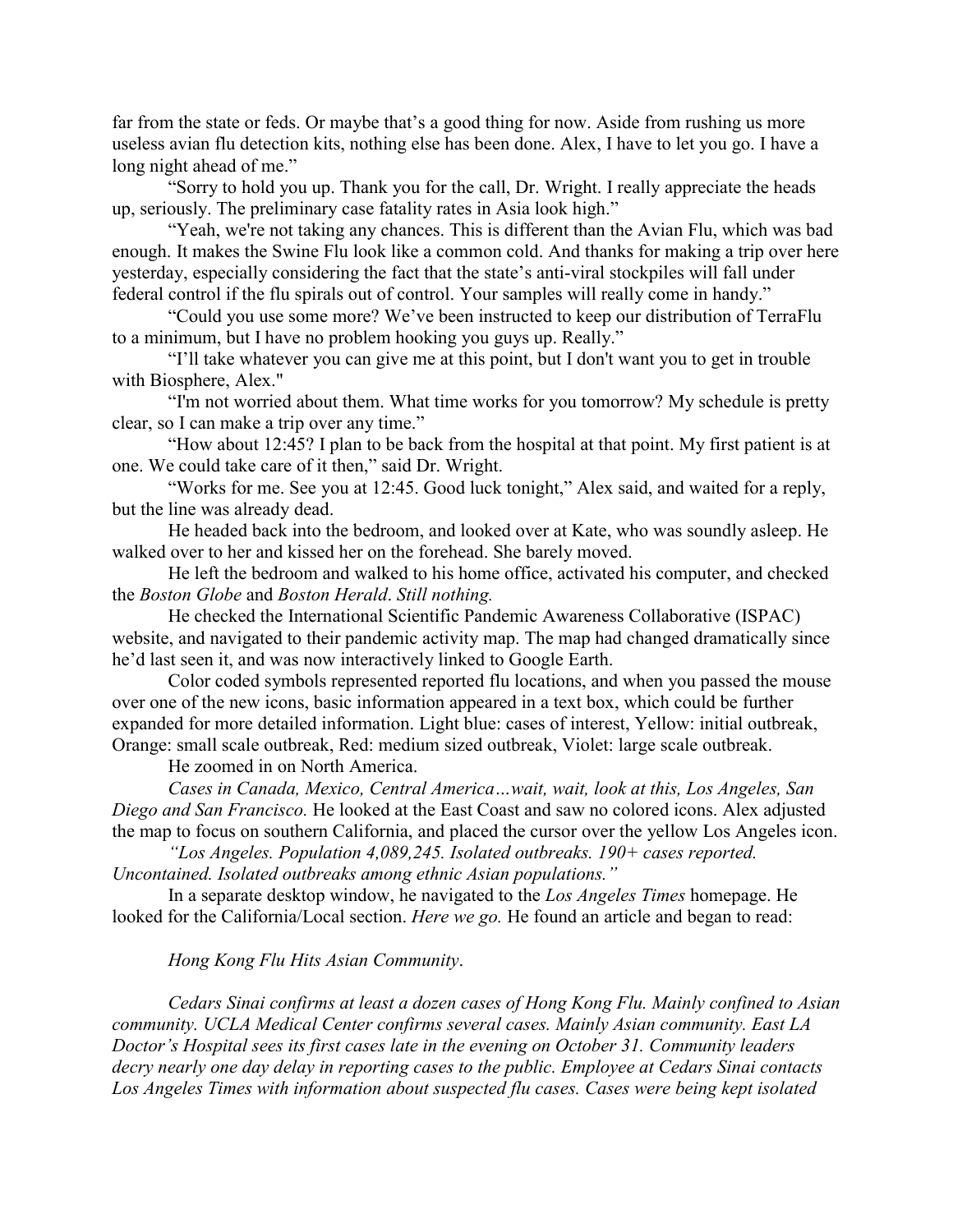*from other patients, and under a tight information seal. Times reporters launched an immediate investigation into all area hospitals, uncovering several dozen more cases."* 

*Looks like a cover up.* 

Alex put the cursor over the yellow San Francisco icon: *"San Francisco. Population 853,758. Isolated outbreaks. 100+ cases reported. Uncontained. Isolated outbreaks among ethnic Asian populations."* 

He then moved the cursor south to San Diego and placed it over the yellow icon.

He changed the view to China, and saw that dozens of southern coastal cities were shaded either orange or red; Hong Kong and the surrounding areas were shaded violet. He passed the mouse over one of these areas:

*"Greater Guangzhou city. Population 12,100,000. Massive outbreak. 8,000+ reported cases. Uncontained. Containment efforts focused on Guangdong Province."* 

*8,000 plus cases in one city? I thought there were only 26,000 altogether in China yesterday?* 

Alex passed the mouse over a few more cities in the area around Hong Kong, and saw similar text fields. He quickly added up the other numbers, and calculated roughly 77,000 reported cases in southern China.

He zoomed out of China, and settled on a world view. Colored dots appeared to sweep outward in a concentric wave from Southeast Asia. A solid perimeter of blue dots extended from Japan, through South Korea and Vladivostok, then reached across northern China and connected with Pakistan and India. India was covered in blue dots and yellow dots; orange icons appeared centered over several major cities within India. Oddly, Java Island contained no dots. He placed the cursor over Java.

*"Java Island. Population 150,000,000. No reports." Something's up over there.*

 Beyond Asia's ring, blue colored dots littered every continent, concentrated on nearly every major city. He almost wished he hadn't seen the map. He felt his stomach churn as a wave of anxiety blanketed him. Still, he walked back to the bedroom and lay down next to Kate, feeling secure lying there with her. He closed his eyes and started breathing deeply in a futile attempt to induce sleep.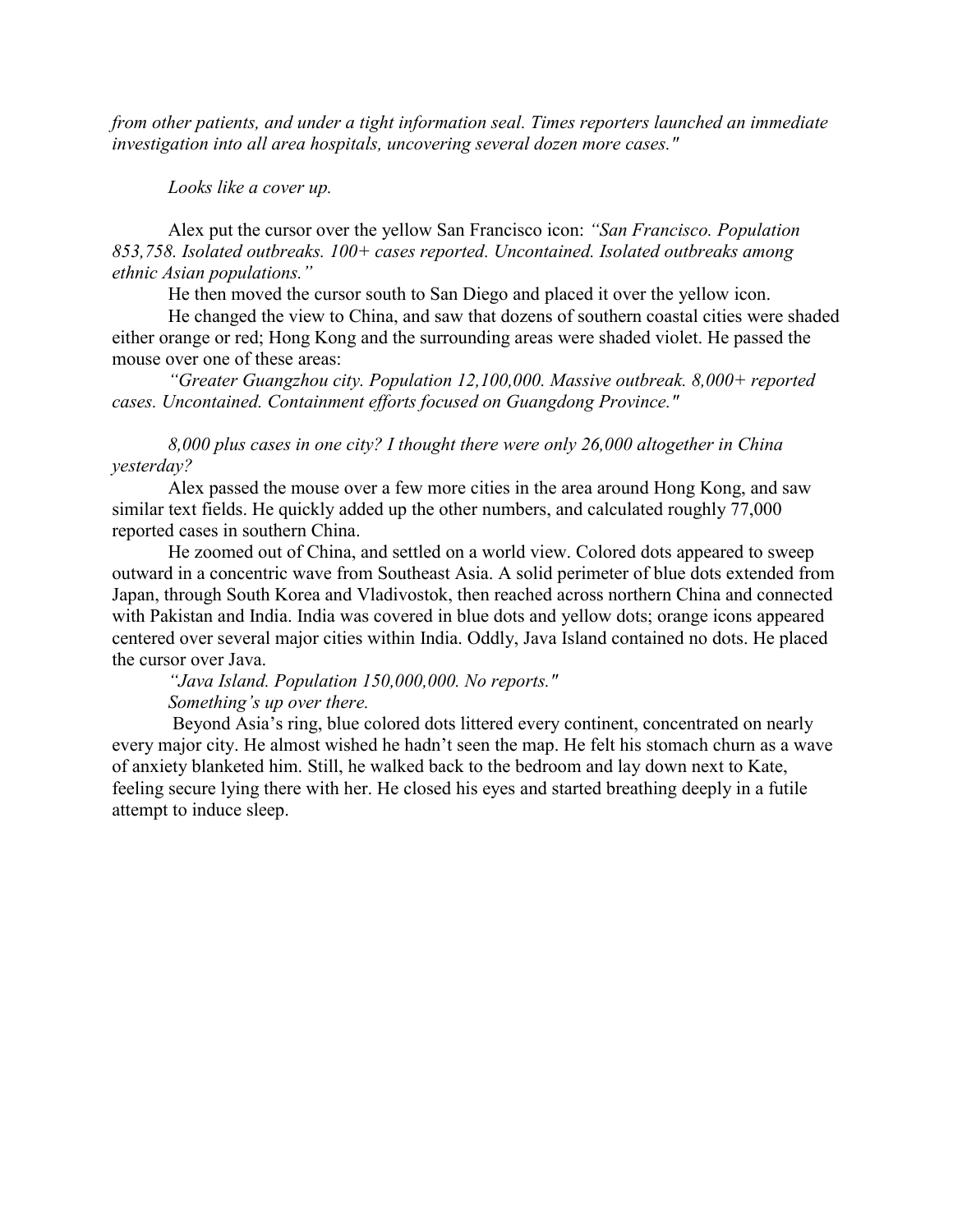# **Chapter Two**

#### **Friday, November 2, 2013**

Alex's body shuddered and his eyes flashed open. He searched the bright room to confirm that he was still lying in bed with his wife, Kate, in their Scarborough, Maine home. His heart pounded through his shallow breath. He touched his forehead with the back of his right hand, and wiped the sweat on his gray T-shirt, leaving a dark stain near the neck.

*Jesus. I don't ever want to see that bridge again.*

He turned his head to look at his wife. Kate's face was turned away, and she had the covers pulled up over her neck, and all he could see was her jet black hair.

*Thank god she didn't wake up. I don't need her starting in on the VA counseling again.*  He'd had successfully dodged a phone call to the Togus Veteran's hospital for the better part of nine years.

He sat up in bed slowly, careful not to wake Kate. The sky to the east was clear, and the room was aglow with pre-dawn light. Alex slid out of bed, walked over to Kate's side, and kissed her on the forehead. Her head stirred slightly, and she settled back into the pillow, her mouth forming a nearly imperceptible smile. She looked peaceful buried under the covers, and he watched her for a few more moments, trapped by her tranquility. Kate slept soundly every night. His heart was still thumping rapidly as he walked quietly to the master bathroom.

Several minutes later, in his home office, he sat down to check for any updates to the flu situation, and navigated to his internet homepage. He scanned the national and international headline summary section of the homepage, and shook his head slowly:

*China Acknowledges Deadly Disease Within Border*; *China Imposed Quarantine To Keep Deadly Disease Out*; *Unknown Disease Spreads Through China*; *China Admits WHO (World Health Organization) Teams To Outbreak Areas*; *Deadly Disease Outbreak In China*.

*No surprises here. Only took them two days to acknowledge what the rest of the world already knew.* 

He clicked on an *Associated Press* article and shook his head again. *Fucking Chinese.*

Alex exited the kids' bathroom dressed and freshly showered, having lost his bid for the master bathroom. He quietly descended the hardwood stairs and eased into the kitchen unnoticed. The smell of coffee overtook him as he surveyed the area. A small sauce pot simmered on the stainless steel gas range, cooking what he really hoped was something other than Kate's lumpy oatmeal. A red toaster just to the left of the stove promised to deliver a more suitable breakfast alternative. A glass of orange juice, two open bread loaves and several containers sat in disarray on the black granite kitchen island. Kate moved quickly between the island, refrigerator and stove.

Kate was dressed in a knee length navy blue skirt, and a pressed French blue shirt. Her navy blue suit coat lay folded over the back of one of the black high-back stools at the kitchen island. Her hair, arranged in a tight pony tail, starkly contrasted her deep blue eyes and fair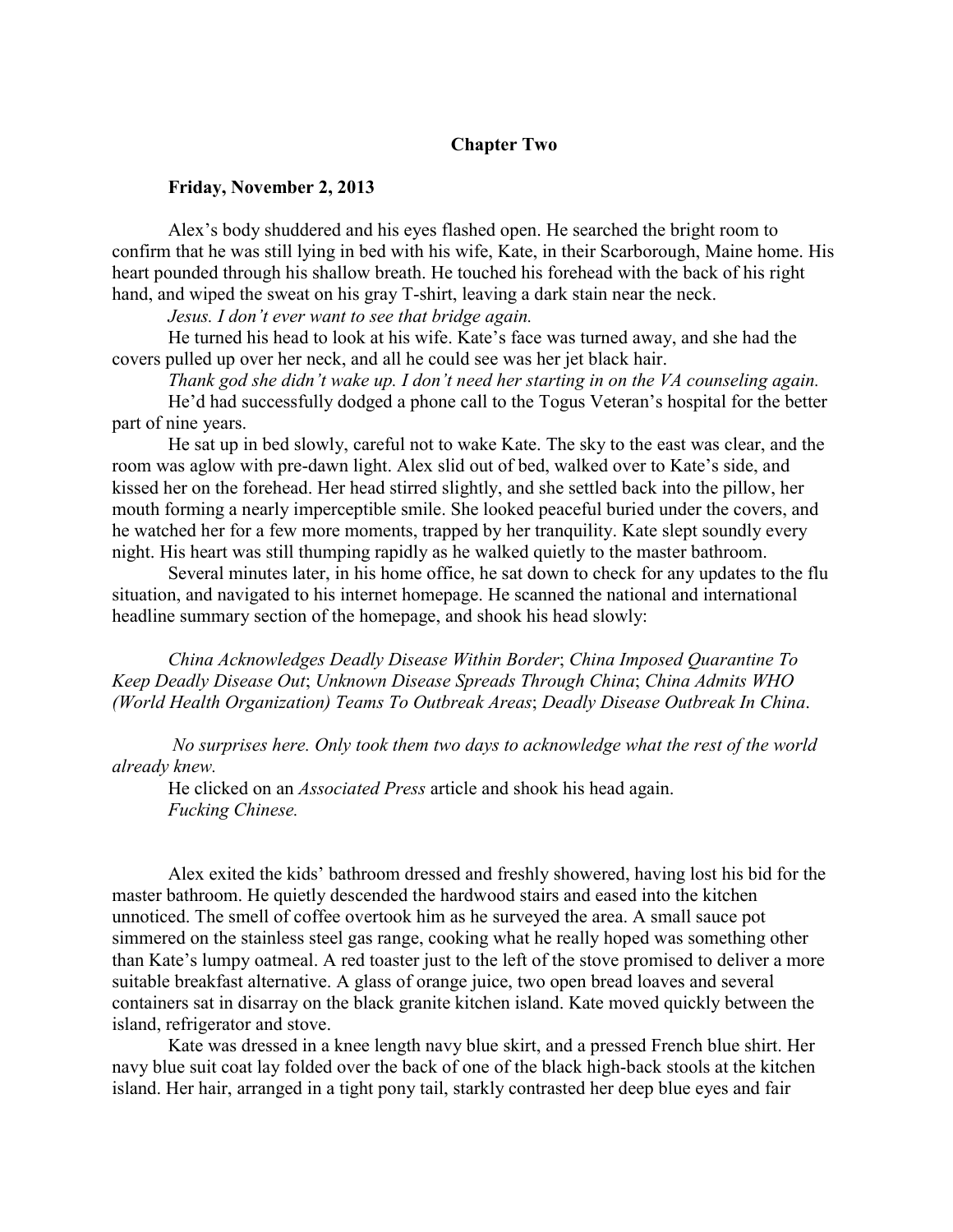complexion. Compared to Kate, Alex looked like he just returned from a Caribbean vacation, owing to a mix of Sicilian and Irish genes. His black hair was not as pure as Kate's, but his eyes shared the same deep blue color. The toaster popped.

 "Toast's ready!" Kate said, as she turned around and saw Alex. "Oh, hey. Good workout?"

"Not bad. Quick one. I didn't get up in time for a run…up a little late last night. I got a call on my cell from one of my infectious disease doctors," he said.

"What time?" she asked, eying him warily.

"Just past midnight. He thinks this mystery flu has already hit Portland," he told her, putting both hands on the island.

"What makes him so sure? We haven't seen anything on the internet, or the news."

"I think we might be a day behind the West Coast. After I talked to him, I saw some articles published out of LA referencing possible cases, and the ISPAC website lists LA and San Francisco as having several dozen confirmed cases of the new flu. Dr. Wright also said that the cases didn't resemble anything he's seen before. I think he tried to run some lab tests, and came up empty."

"Did he say that?" Kate pressed.

"No, but he definitely said the cases didn't resemble anything he's seen before. I don't think he was talking about symptoms."

Alex heard some mumbling from the great room, and glanced toward the sound of the voice. He saw that the family room LCD TV was fully operational, set to the Military Channel. Their twelve year old son, Ryan, scurried into the kitchen to collect his breakfast. He was already dressed for school, in faded blue jeans and a red long sleeved rugby shirt. Ryan shared the same hair color as his father, but little else. He was born with emerald green eyes, and his mother's fair skin.

"What's up Mr. Man?" Alex said to his son.

"Not much, Dad. Hey, are you picking me up today after cross-country?"

"Yep, 4:45 right?"

"Sure, but around back so I don't have to walk around to the school pickup circle."

"I certainly wouldn't want to add another hundred yards to your workout."

"None of the parents pick their kids up at the circle, Dad."

"You are as right as your mother."

"You're in a slightly antagonistic mood this morning," Kate said.

"Yeah, I feel like pushing it today," replied Alex.

He smiled at Kate and raised his eyebrows. Ryan continued past his dad and pulled a plate out of the cabinet over the coffee maker. He slathered a piece of toast with butter and raspberry jam.

"Did you see what's going on in the Orient?" asked Alex.

"Nice. Could you find a few more politically incorrect terms to slip into your conversations? Don't listen to your dad, Ryan," she said, and turned back to the range.

Ryan looked up at his mother, then shifted his glance to his dad. Alex raised his shoulder and mouthed the words, "I don't know."

Ryan returned to the family room and the volume from the great room TV increased.

"Mom, can you get my juice for me?" Ryan yelled over the noise.

"Can you grab that for his royal highness?" Kate said to Alex.

"Surely my royal queen," he replied and delivered the glass to his son.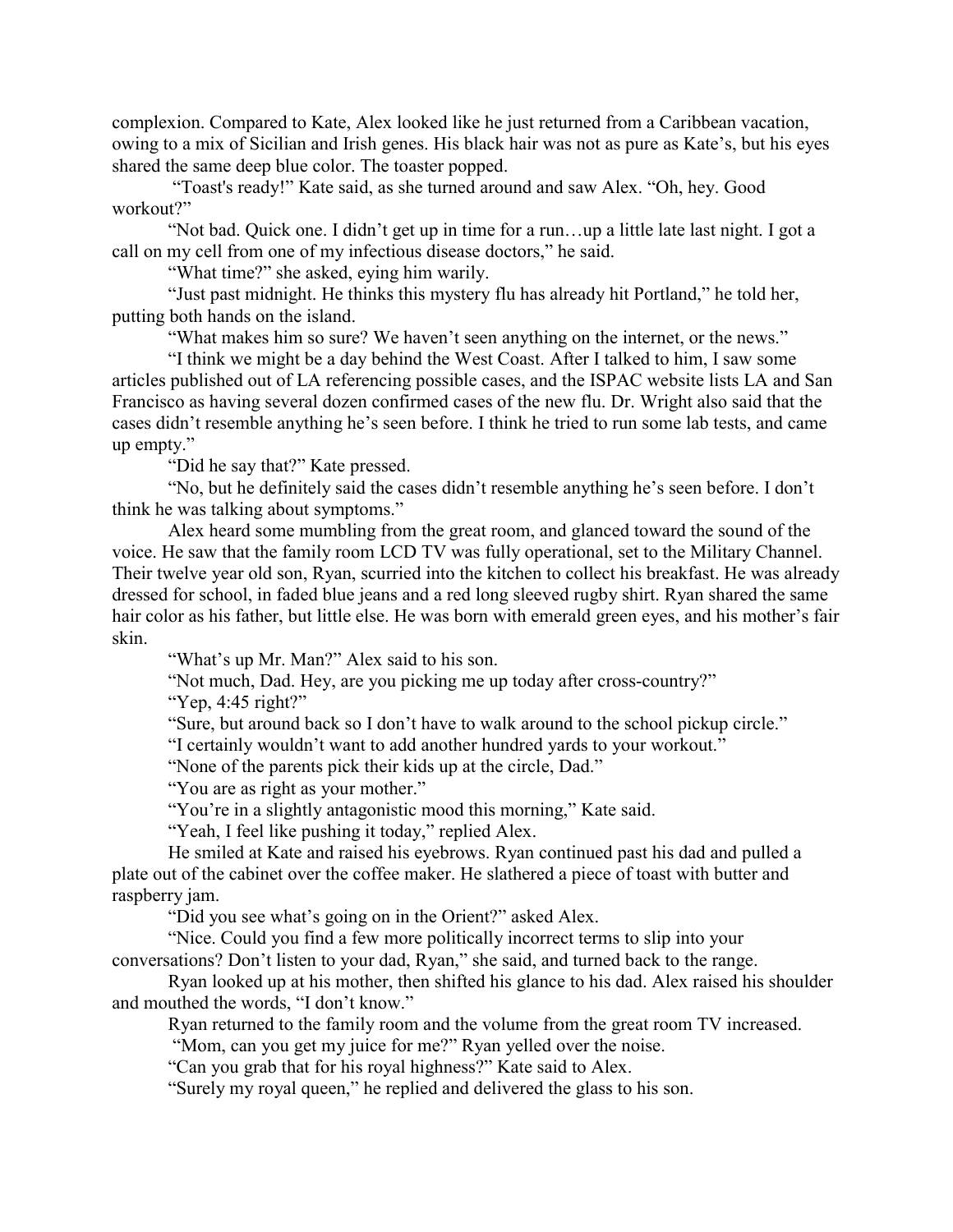"Hey, should I teach Ryan the Chinese national anthem? Me Chinese...me play joke?" asked Alex.

"You could probably skip it and we'd all be fine. So what's happening in China?"

"They finally admitted to a full scale outbreak of some mystery virus in the south, and they also claim to have imposed their one way travel ban because they were confident the disease didn't originate in China. They were trying to keep it out," he said, shaking his head.

"How does that make any sense? So they tried to keep the virus from entering their own country, but did nothing to keep it from spreading outside of China?"

"Apparently, they're convinced the epicenter is somewhere else. Hey, give them a break. At least they didn't keep it a secret for three weeks like in 2008. I read an Associated Press article, and one of the Chinese officials sounded proud of their new transparency efforts, like they did a much better job handling the issue this time."

Alex lowered his voice. "It's unbelievable really. Just like in 2003, when they put their first astronaut into orbit. Who gives a shit? It took them forty years to finally steal enough information about our rocket program to put a human in space. Congratulations. And now? Well, now they only sit on information critical to mankind's survival for two days, instead of weeks. I don't think we can ever trust them. I have a bad feeling about this one," he said.

"Whatever it is, we'll be fine," Kate answered.

"Hey, I'm gonna eat and run. Emily's in the shower, so she should make the bus. I promised the folks at the Mercy ER that I would stock them up with TerraFlu, so I want to hit them early. I guarantee that Biosphere is going to ask us to stop signing over samples," he said, pulling a coffee mug from the cabinet.

"Is that a big deal? I mean, aside from making your day easier than it already is."

"Very funny. Samples are scarce already, but eliminating them in the face of a pandemic crisis will not be perceived as a cool move by Biosphere."

"Can't the doctors just write a prescription for the pharmacy?"

"Sure, and at this time of year, the pharmacies should be well stocked with anti-virals, but most of the offices are looking for any reason to stop seeing reps, and they barely tolerate us as it is. It'll get ugly quick if Biosphere restricts samples."

"They won't buy off on the 'greater good of the community' speech? Stockpiling drugs for the national pandemic response?" Kate asked.

"Would you?"

"Probably not," she admitted.

"Especially when they know for a fact that they won't see any of it when the shit hits the fan. Health and Human Services will swoop down and grab it all for selected treatment centers," he said.

"Sucks to be you today," Kate taunted.

"Let's hope not," Alex said as he walked over to fix some breakfast.

"Seven o'clock. Turn on the *Today Show*," Kate said to him.

Alex found the remote and turned on the kitchen TV, just in time to see Matt Lauer appear on the screen. "Someone better say something about the fact that the Chinese sat on this for two days."

"*Good morning, on Friday, November 2nd. The news dominating the thoughts of all Americans today comes to us from Southeast Asia, where the evidence of a growing pandemic virus is mounting. Earlier this morning, Chinese government officials verified that an*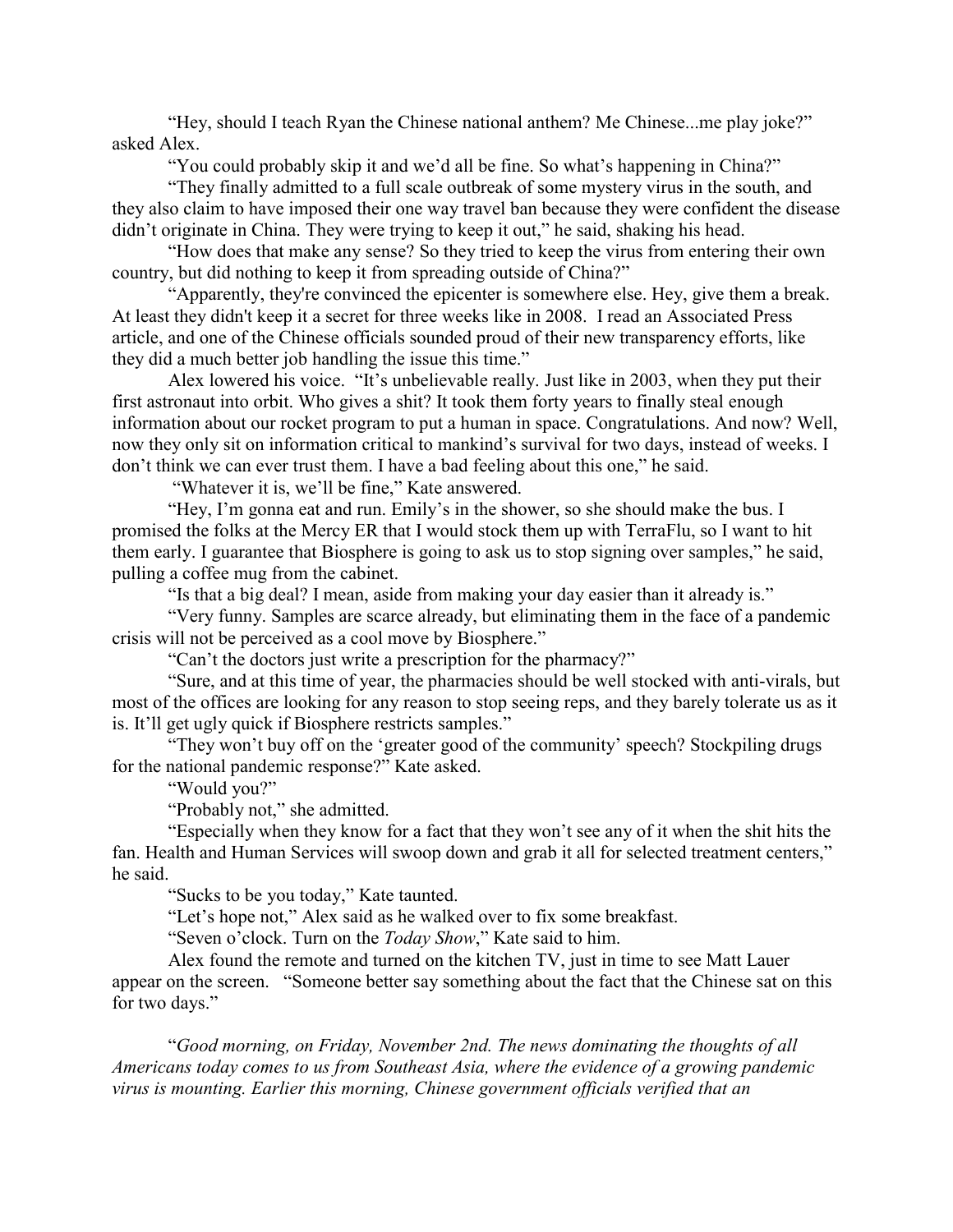*unidentified flu strain has caused several major outbreaks in the southern coastal regions of China. They have also confirmed that the cases are not caused by a strain or variant of the H5N1 Avian Flu. This announcement sparked uproar in the scientific community, where fear of another pandemic is rising."* 

"Turn it up honey, I can't hear over that frigging Military Channel," said Kate.

Alex raised his voice, "Ryan, can you turn that down? We're trying to listen to something important about the world over here."

Kate responded first, "Are you seriously going to get into it with him again? Just turn up the volume, please, we'll miss the whole segment by the time you two figure it out."

Alex shook his head and raised the volume so he could hear Matt Lauer clearly.

*"Thomas McGreggor from the Department of Health and Human Services joins us this morning to shed some light on these developments. Mr. McGreggor, welcome."* 

*"Thank you, Matt."* 

*"Now, one of the Department of Health and Human Services' major roles is to implement the national strategy to prevent or slow a pandemic's entry into the United States, and to limit the domestic spread of the disease."* 

*That sounds like a monumental task, and frankly, some experts just don't think it's possible for a single department to accomplish these goals. They all seem to agree that the national plan is solid, but argue that very few of the recommendations in the plan have been implemented. The statistics are sobering. Some experts cite a compliance rate of less than ten percent with the plan's recommendation at local levels, and it appears that little money is flowing down from Washington. Critics also suggest that most of the money is heading overseas to fund the WHO."* 

*"Certainly these critics like to point fingers at Washington whenever they can, but a pandemic is a complex emergency, requiring an effective and coordinated response on many levels. The bulk of the costs occur once the pandemic strikes, and when this occurs, each state will receive disaster level funding to ensure continuity of pandemic response operations."* 

Matt shifted in his seat.

*"I don't know if I agree. Let me read directly from the DHS manual. 'Ideally, states develop a multilayered strategy that delineates responsibilities at all levels of society to ensure the viability of government functions and services, such as energy, financial, transportation, telecommunications, firefighting and public safety.' This sounds like an expensive proposition. My parents' hometown can barely scrape together enough money to repair winter damage to its roads. Where will towns and cities get the money to implement these preparations?"* 

*"Well first, I don't agree with the statistics that claim only six percent of the national plan is implemented. We've seen amazing progress throughout the nation, without reliance on*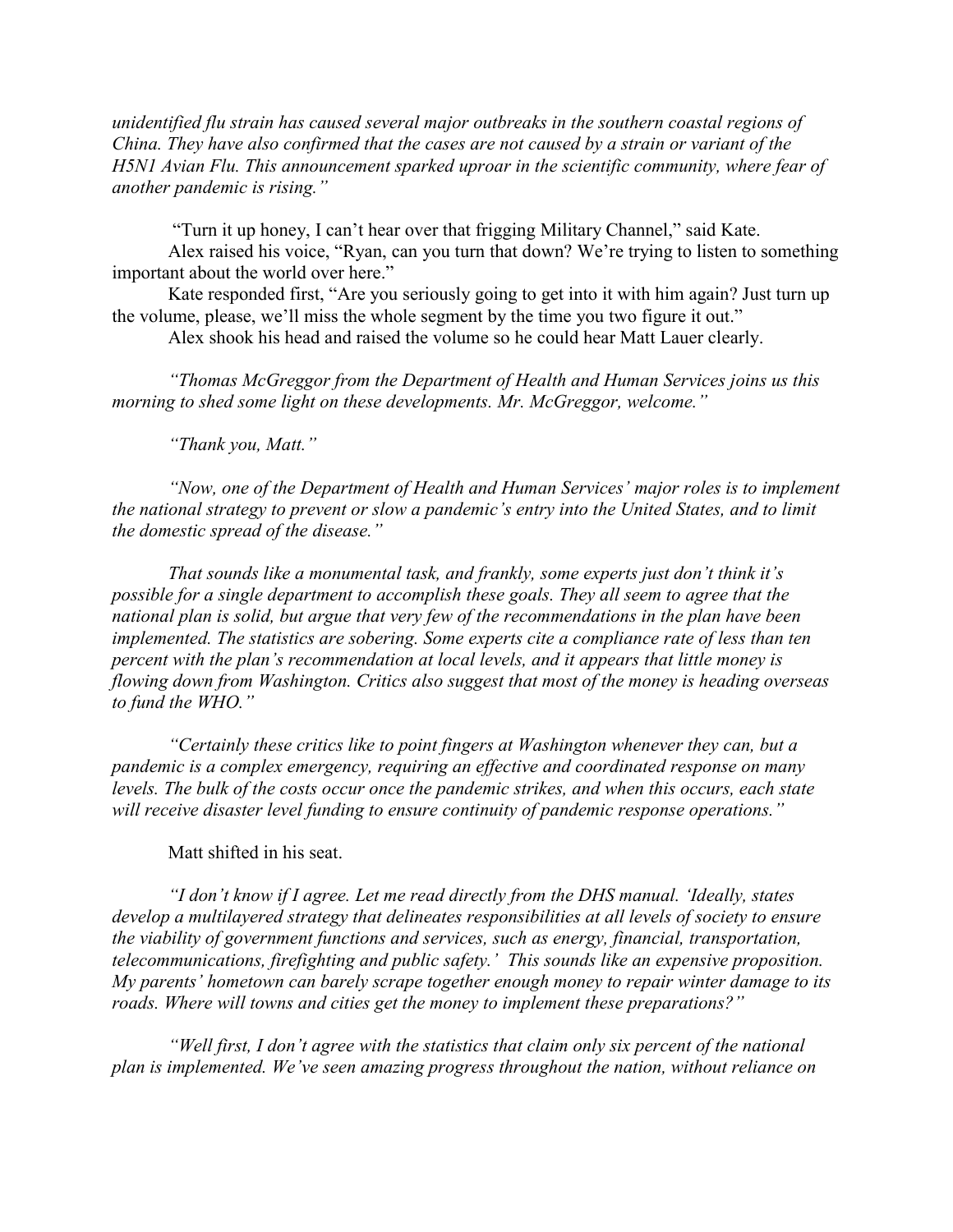*more federal money. An appropriate level of funding is available at all levels, for implementation of the plan."* 

*"I hope you're right, because the situation in China has health officials concerned that the world might be on the verge of a deadly pandemic."* 

*"Matt, the United States is in good hands. Since 2008, our nation's pandemic response capability has been vastly improved. From vaccination production and research capability, to anti-viral stockpiling. We learned a lot from the Avian Flu, and applied those lessons to the national plan in place today."* 

*"So given the events unfolding in Asia, what is DHS's primary concern at the moment, and what part of the national plan is being implemented?"* 

*"We are working in close coordination with the CDC and WHO to receive real time information regarding all aspects of the crisis. Our number one priority will be to prevent this disease from entering and spreading in the United States. Currently there is no indication that the disease has spread to the United States, though we have activated passive foreign traveler detection protocols. Customs officials have been alerted to identify and track any foreign travelers that appear ill."* 

"Is this for real?" Alex said to no one in particular. "It's already here. How could he not know that? Full of shit."

Kate silenced him with a hand signal, so she could hear the rest of the segment.

*"Will these travelers be detained?"* asked Matt*.* 

*"Not under passive protocols. Active protocols require a massive personnel increase, as you can imagine, and will be implemented when it is certain that a pandemic grade illness is headed to our borders."* 

*"Has DHS considered the possibility that the disease has already entered the U.S. in considerable numbers? For nearly three days, travelers have left China for the U.S. and hundreds of other locations abroad, and the ISPAC website indicates that it may have already hit the west coast."* 

*"We've definitely considered this, and fortunately, the number of passengers traveling to the U.S from China within a three day period is small. We are tracking all of these passengers and taking steps to ensure that if any of them are sick with this disease, they will be identified immediately. We feel confident that the disease is limited to China right now. Right now, we are taking the appropriate steps given the information available. And thanks to the Chinese government, the information is flowing much more efficiently than in 2008.* 

*And to address the ISPAC website. None of their figures are official CDC or WHO statistics. If the flu arrives in the U.S., we'll know first."*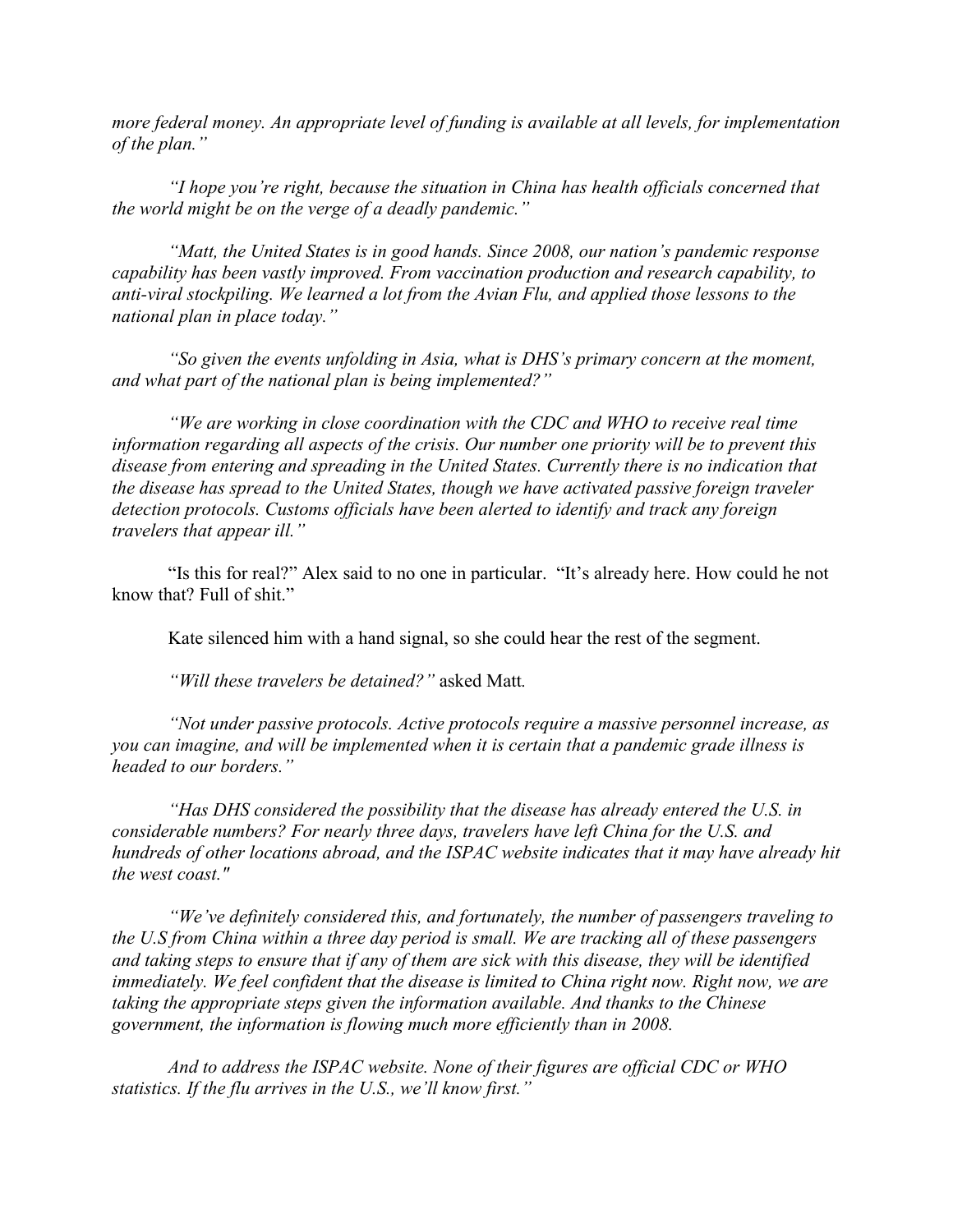"You've gotta be shitting me," Alex said, clicking the TV off.

Kate stifled a laugh. "That guy didn't sound very convincing," she commented.

"If this guy represents the government's attitude toward the situation, then we're screwed."

"Looks like your day is most assuredly going to suck," Kate said, wearing an overly fake sympathetic face.

"Yeah, I really need to get rolling here."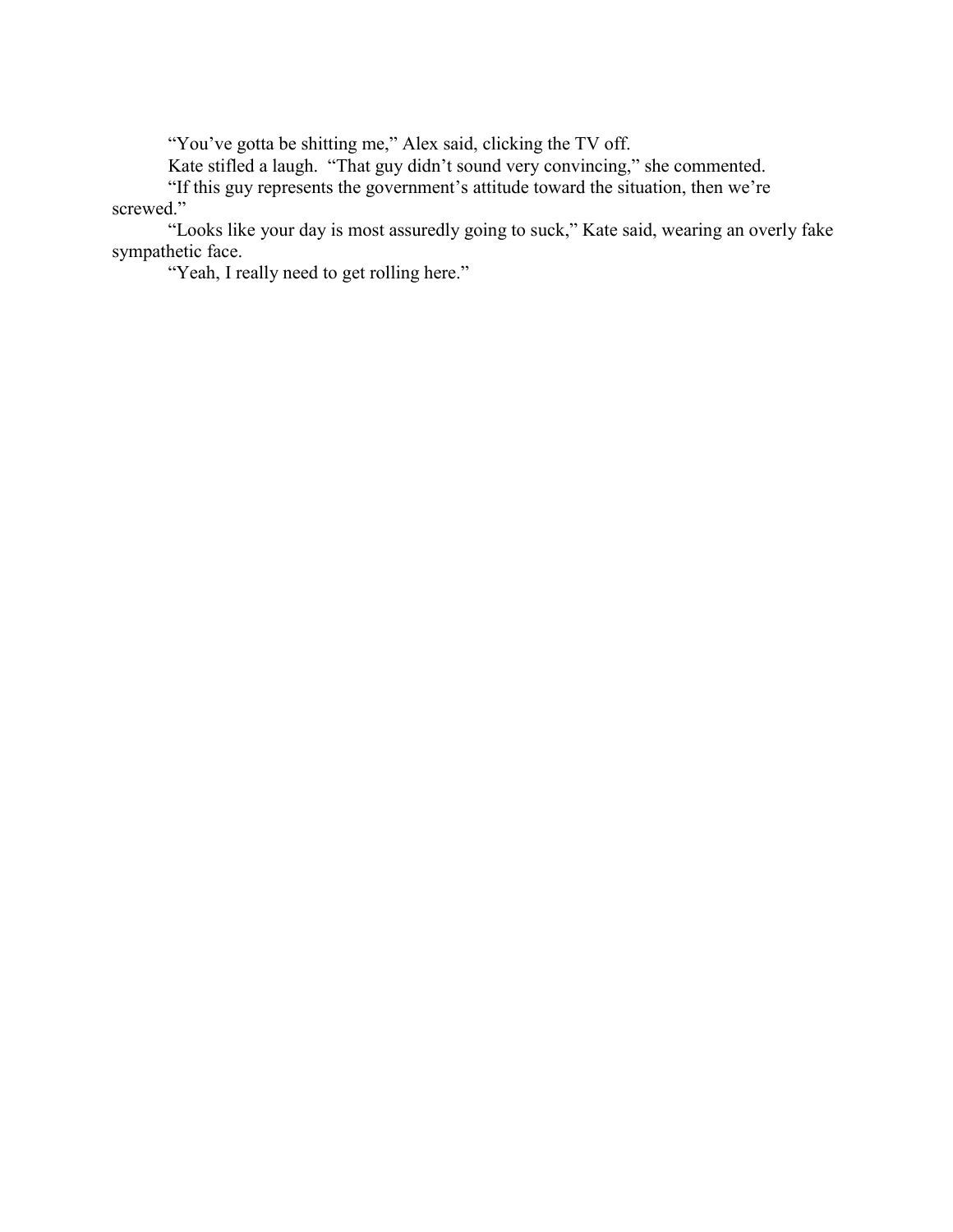## **Chapter Three**

#### **Friday, November 2, 2013**

 Alex sipped a hot cappuccino and admired the trees that flanked Route One just north of Falmouth's commercial center. After supplying Mercy Hospital's emergency room with at least ten times the amount of TerraFlu drug samples he was currently authorized to distribute, he charged a Starbucks coffee to Biosphere Pharmaceuticals and decided to take a scenic drive north toward Yarmouth. It was a little late for peak leaf peeping, but he wasn't disappointed. Dense marvels of orange, red and brown still served as the foreground for a stark blue sky.

As he left Falmouth, he wondered how many people in town knew about the flu case in their midst.

## *Probably not very many. They're keeping this quiet for now.*

During his visit to the ER, nobody had mentioned the flu case that Dr. Wright said had passed through their doors the night before, and he hadn't seen any unusual signs of activity inside the ER. Not wanting to compromise his source of information, Alex resisted every urge to push for information. The only thing out of order was a single police officer stationed at the ER entrance, chatting with hospital security. He had been through these doors over a hundred times, and this was the first time he'd ever seen an officer posted at the hospital.

Alex entered Yarmouth, and passed through the business district. A few minutes later, he saw a modern, two story medical office complex come into view on his left. He activated the left turn signal and cruised over the yellow median into the Yarmouth Medical Building's parking lot.

Parking in front of Yarmouth Family Practice Associates, Alex started to open his car door just as his iPhone buzzed in the center console tray. The screen read "Mike G." Mike Gallagher was his Portland sales colleague, and one of a few good friends at Biosphere Pharmaceuticals.

"Hey, Mikey."

"I saw you called earlier. What's up?" Mike said.

"I got a call from Dr. Wright last night. Late. He said that several suspected cases of the mystery flu rolled in last night. Three of them at Maine Med, one at Mercy and a few cases scattered up north. He said that one of the cases is a guy from Falmouth. The others are from Westbrook and Portland," said Alex.

"Jesus, already? Fucking Falmouth?"

"Yeah, but what's worse, is that he also said the hospitals down in Boston started seeing cases late Wednesday night. A friend of his at Mass General called him Thursday morning, and told him the cases started trickling in on Wednesday night and have continued ever since. I scoured the Boston papers on the internet, but didn't see shit about it."

"They probably want to be one hundred percent before they start running stories about the flu, right?"

"I don't know. Dr. Wright also said that they were told by the state to sit on the information for now. Only report to the state. He was told the state would disseminate the information to the feds. I was in Mercy this morning, and they didn't say a word. Nothing. There was a real cop at the door."

"No shit. What did he mean by 'sit on it?'" asked Mike.